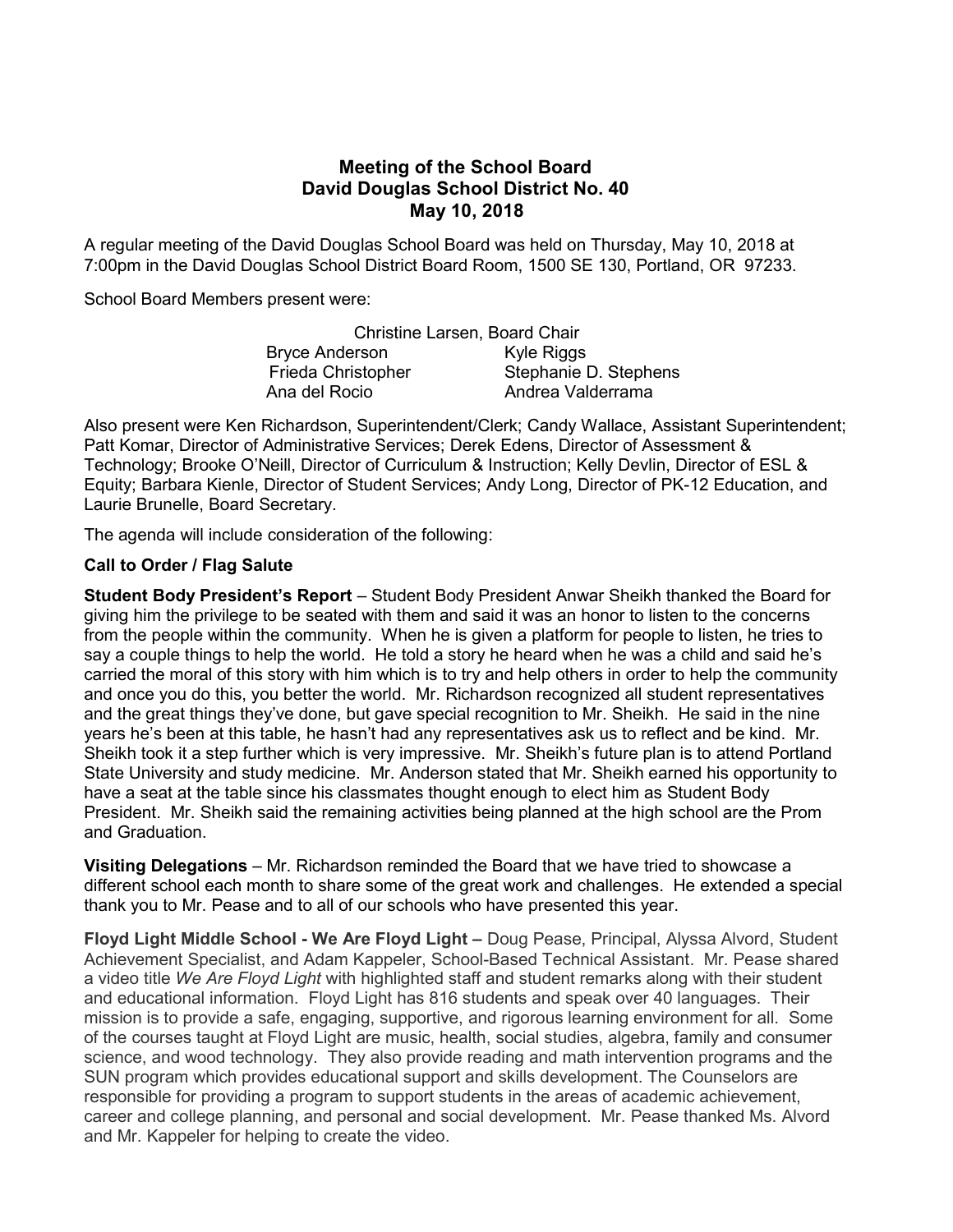Page 2 School Board Minutes May 10, 2018

#### Recess –

Chair Larsen called for a recess for the Public Hearing of Application for Title VI Indian Education Funds which was facilitated by Kelly Devlin, Director of ESL & Equity.

Superintendent's Report – Mr. Richardson reported that a parent member of the Equity Committee brought up that she overheard a conversation at Mill Park Elementary between a family and the Principal regarding a student's Native American flag not being represented along with the other student's flags. Mr. Richardson and Ms. Devlin brought this to the attention of the Native American Parent Advisory Committee and asked for help in acquiring these flags. He said many ideas came up such as; where they could be purchased and where to inquire about receiving donations. Mr. Richardson recognized Ms. Komar and the Business department for receiving an award for Outstanding Financial Reporting and Certificate of Achievement for Excellence in Financial Reporting. He said for the 9th time our District has been recognized for Best Communities for Music. He is very proud of our music department and he thanked the Board for recognizing and supporting them over the years. Mr. Richardson provided a follow-up from Central City Concern on the Stark Street Apartment project. By August, they will have fairly reliable counts for us, they will start screening applicants in June, and start scheduling move-ins in July for August move-ins. Mr. Richardson recognized J Guerts, math teacher who won the National 180 Educator award and the 2018 Circle of Excellence from OnPoint. She will receive a \$1,000 cash award plus a \$500 donation to her school. Mr. Richardson invited the Board to the Annual Graduation Walk being held on May 24th. He said it's a very moving, fun, and inspirational experience. He read an email from Coach Josh Dill that communicated "It was a fantastic day at Centennial High School for The Meet of Champions Special Olympics. Our boys Athletic Competition Class mentored these athletes and cheered them on as they competed at this event. The athletes got after it! Lots of smiles, high fives, and hugs!" Mr. Richardson informed the Board that he was contacted by Adrian Cato, YEJA Organizer to support a statement that asks the city to still consider funding YouthPass for our District. In recognition of Teacher Appreciation Week, Mr. Richardson thanked our teachers for their dedication, passion, care, and what they do to support our kids and make a difference in their lives. He truly believes we have the best teachers in the state. He read the Proclamation signed by the Board.

Attendee's Input – Aaron Barrow, district parent – Mr. Barrow asked to address the Board on the school start time conversations. He shared the sleep patterns of his two students and requested the District come up with a compromise for extra sleep for high school and elementary students.

Financial Report – Ms. Komar did not have a financial report for this meeting.

### Recess –

Chair Larsen called for a recess for the Public Hearing of Supplemental Budget for 2017-18 which was facilitated by Patt Komar, Director of Administrative Services.

Resolution Authorizing Amendment No. 1 to the 2017-18 Budget for School District No. 40 – Ms. Stephens moved approval of Resolution Authorizing Amendment No. 1 to the 2017-18 Budget, seconded by Mr. Riggs. The motion carried in a vote of 7-0.

Consent Agenda – Mr. Riggs moved approval of the following consent agenda items, seconded by Ms. Stephens. The motion passed in a vote of 7-0.

- Approval of April Board Meeting Minutes
- Personnel Recommendations
- Contract Update
- Contract Approvals for 2017-18 and 2018-19
- Purchasing Approvals for 2018-19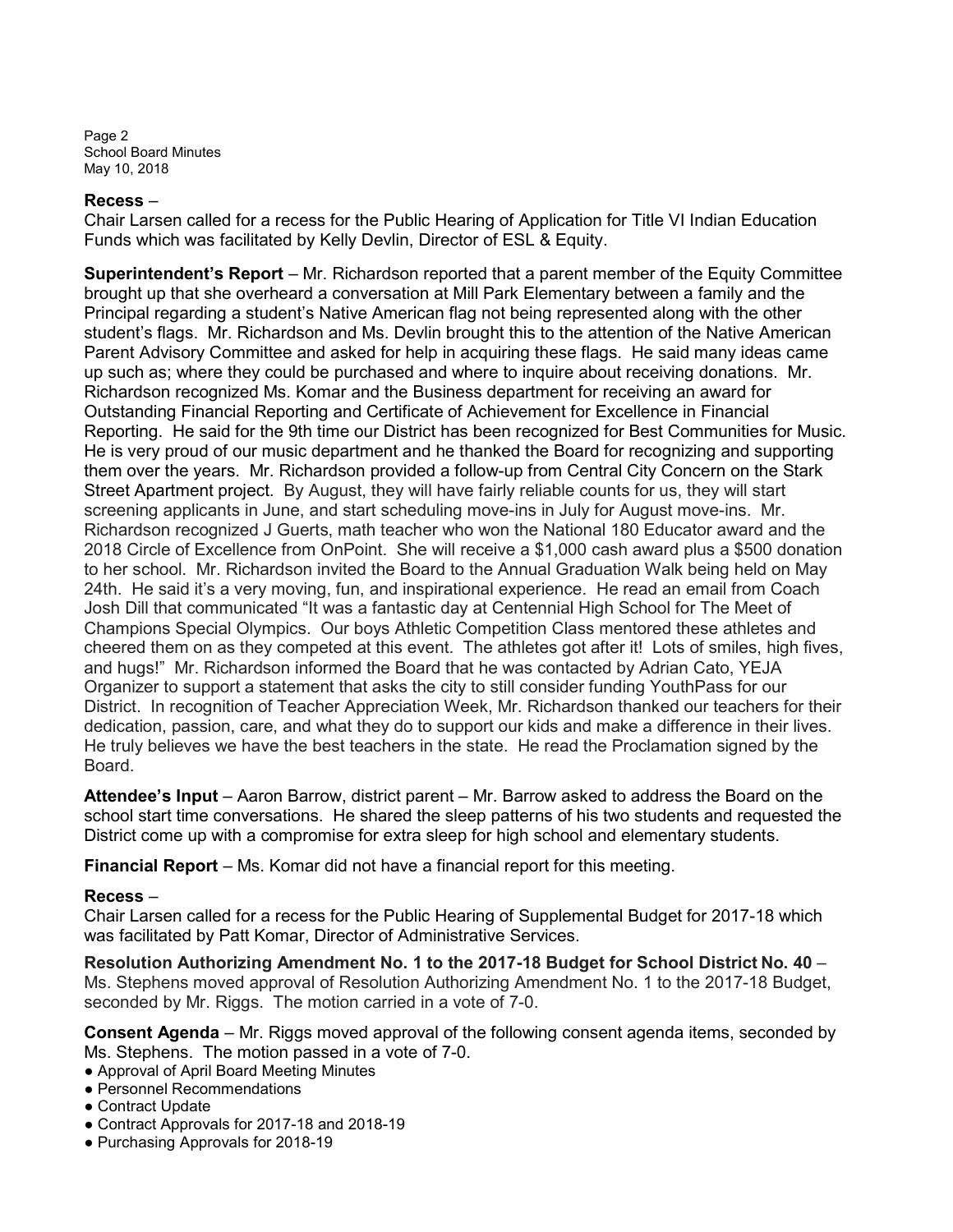Page 3 School Board Minutes May 10, 2018

- Approval of Rental Agreement for the New Location to Replace EIECSE Glisan.
- Resolution to Participate in the Local Government Investment Pool
- Resolution To Appoint Budget Officer
- Resolution For Interfund Borrowing
- Resolution For Facsimile Signatures For US Bank
- Resolution Appointing Clerk, Deputy Clerk and Designating Depositories for School Funds for Fiscal Year 2018-19

### Approval of High School Health Adoption

Brooke O'Neill, Director of Curriculum and Instruction and Jon Archer, DDHS Teacher. Ms. O'Neill informed the Board that this will be a seven year adoption cycle from 2018-2025. She said all adoptions are grounded in standards and highlighted the eight overaching standards that have aligned skills for grades K-12. Ms. O'Neill reported that the materials being selected today are on the state adoption cycle. Educators from across the state to do a first level of review to see if it will meet the criteria. Once we receive their list, we are able to come together and develop our plan and talk about what we want in materials. It became clear that we wanted a digital adoption. With the information in the health field changing so quickly, we want to make sure we stay current. On decision day, 100% of the teachers who did the pilot program were in favor of the materials. Mr. Archer said we heard presentations from two companies and McGraw Hill has a Glencoe Health Text that we would like to pursue. This is a comprehensive program that has a lot of different content that teachers get to choose from. Students are able to apply health skills, and in the process of finding facts, they practice interpersonal communication skills, decision making skills, refusal skills, and learn to access appropriate materials. Mr. Archer highlighted some of the on-line components such as; Real World Connection, Fitness Zone, and Hands-On Health. There is an assessment generator that assists the teachers in building assessments for students and a resource and project center. Ms. O'Neill stated that the teachers were able to map out their professional learning plan for next year. Mr. Riggs moved approval of the High School Health Adoption, seconded by Mr. Anderson. The motion carried in a vote of 7-0.

Ms. del Rocio departed from the meeting.

Driver's Education Report –Patt Komar, Director of Administrative Services and Joe Gardner, DDHS Teacher. Mr. Gardner reported that in order for the District to be a certified provider, we have to meet the standards set with ODOT. First they are set in Oregon Revised Statutes then move to ODOT, Division 15. From there we form our program at the high school which consists of certified curriculum and qualified instructors. Instructors receive their certificate to teach after taking a 125 hour course at Western Oregon University. They also have to complete 15 hours of professional development every two years. Our student class sizes are capped at 30 and it takes 180 days to complete the program. This includes 30 hours classroom instruction, 6 hours practice driving, 6 hours behind the wheel observation, and 5 hours of supervised home practice. Mr. Gardner says that registration is the problem of the program. The class gets filled up in one hour and we don't have enough driving instructors to open another session. Once the class fills up, students are put on a waitlist. All students must be present on the first day of class. Waitlist students will take the place of a student absent on the first day of class but once a class session has begun and a student drops, waitlist students are not added. The limitations for our DDHS program are; the surrounding programs are full, we have a shortage of certified behind-the-wheel drivers, and lower tuition for our program creates an increasing demand. We are working on recruiting additional DDSD employees to become certified instructors. There are two instructor training courses available in June 2018 at Oregon City High School and Western Oregon University. Ms. Komar gave an overview of our revenue vs expenses.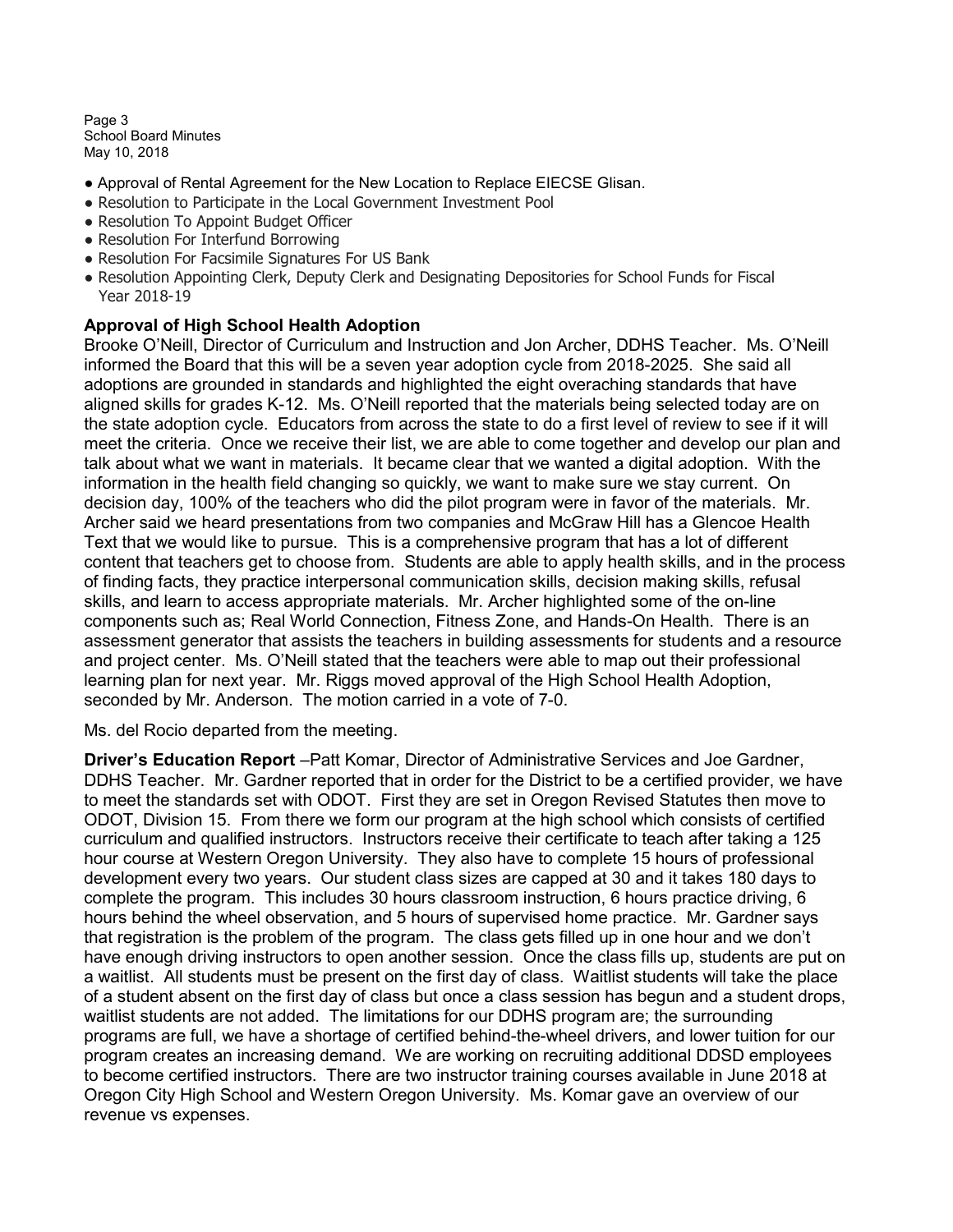Page 4 School Board Minutes May 10, 2018

YouthPass Udate – Barb Kienle, Director of Student Services – Ms. Kienle said that the last couple of years we've been working with Youth Environmental Justice Alliance (YEJA) in advocating to bring YouthPass to other districts within the city of Portland such as; Parkrose and David Douglas. Some of the outcome measures anticipated with YouthPass were increased attendance, access to academic supports, extracurricular activities, and job opportunities. Their hope was to increase the graduation rate and provide the experience of riding public transit, which would create riders of the future and a reduced dependence on cars. Ms. Kienle went over the timeline beginning with the advocacy from 2015-2017. On July 1, 2017 it went on the Mayor's budget to divide \$967,000 between PPS, David Douglas, and Parkrose. Our District received a total of \$306,797. In August and September Ms. Kienle worked on getting the IGA in place, getting the allocation firmed up, and identifying key staff to help with the implementation process. In October the IGA was finalized with the city and we established the cost and how we were going to distribute YouthPass to students. In November we did an opt-in program where parents filled out an application giving their student permission to receive a pass. Distribution of the YouthPass began in December. From January 2018-June 2018 Ms. Kienle was able to negotiate a special rate of \$15.50 per pass. In February YEJA collected 50 student surveys and are analyzing the results. At this time Ms. Kienle is working with the City of Portland and our MESD Lobbyist to see if we can carry over the unspent funds into next year. Mr. Richardson thanked Ms. Kienle, Linda Vancil, DDHS Principal, YEJA, and the leadership students from the high school for all their hard work in making this program a success.

### Committee Reports

• Mr. Riggs said the last meeting was great and they made a lot of progress. He stated that the "Equity Committee" is actually considered the "Racial Equity Committee". Ms. Stephens said the Committee focus is looking at equity through a racial justice lens. Mr. Riggs said they had a conversation about being a long term committee. He explained this is a Board Committee as long as four Board members want it to be a Board Committee and technically Board member positions are appointed by the Board Chair who may change with the upcoming July Board election. He stated there was concern within the Committee and he expressed that he feels the Board is fully behind this and has no intention of a short term view. Ms. Stephens said there was also a discussion around the Board members not being able to meet outside their regular Board meetings to forward the equity work, and the Committee would like to expand the number of members.

# First Reading: Board Policy

● JEBA – Early Entrance – Ms. O'Neill said they are requesting the cut-off date of testing be returned to the original date of October 1st to stay within the testing window and frame for assessment.

● JFCG/JFCH/JFCI – Use of Tobacco Products, Alcohol or Drugs or Inhalant Delivery Systems

# Other Business / Future Agenda Items

Ms. Larsen gave a reminder of David Douglas High School graduation on June 6th and Fir Ridge graduation on June 1st.

Mr. Richardson communicated that he had a request from the Elks Club to acquire the Elks sign on the side of the building and he will allow them to come and get it. We have asked for insurance waivers and to reseal the building for any holes. Mr. Richardson said Alice Ott Middle School has pretty significant construction going on this summer and we're exploring when to start. We are considering and looking at eliminating the last half day of school for Alice Ott only. Mr. Richardson received a phone call from Chair Kafoury who communicated they are planning to use one of their facilities in our District for a homeless shelter. The plan is to open in August.